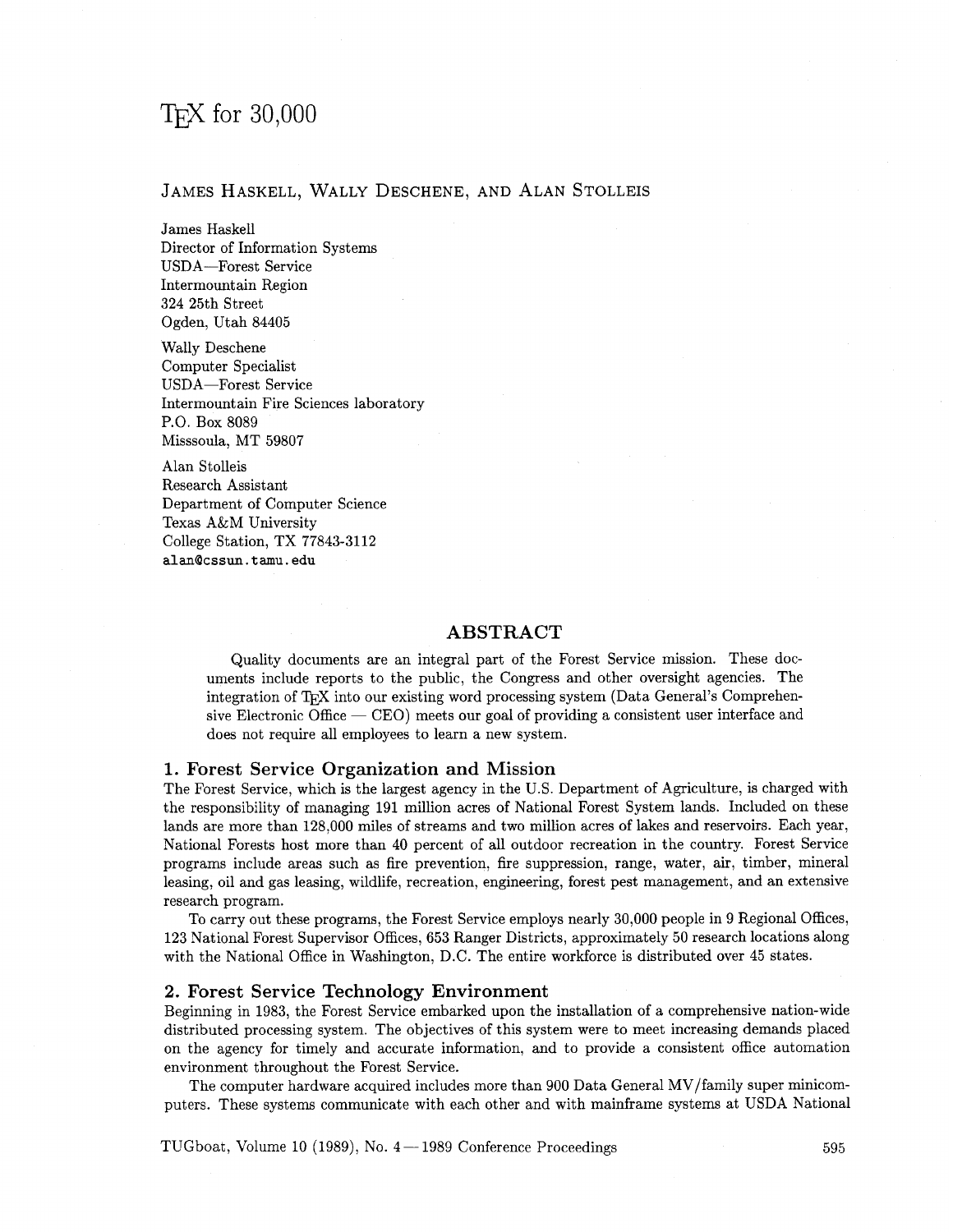Computer Centers at New Orleans and Fort Collins over an **X.25** public packet switched network. Included in the network are over 200 remote satellite locations, data channels on Forest Service-owned microwave channels and other local area networks.

The office automation software being used is Data General's Comprehensive Electronic Office (CEO). The systems are used for electronic mail, document preparation, electronic filing, spreadsheets, database creation and maintenance, graphics, most business transactions, and a variety of other uses that even include business management activities at forest fie camps. The CEO word processing system is the backbone and is a typical word processing system, including features such as format rulers, centering, bold, underline, tabs, indents, footnotes, super/subscripts, and more.

Today, nearly every one of the 30,000 employees has access to a terminal somewhere in the system to conduct their every day duties. Employees are able to travel or relocate to any other Forest Service location and never need to learn a new system. The system enables the Forest Service to be more productive and share information faster, all at reduced costs to the public. Independent consulting firms have estimated a benefit/cost ratio of five to one.

### **3. Typesetting Needs**

Quality documents are an integral part of the Forest Service mission. These documents include reports to the public, the Congress and other oversight agencies. The Forest Service needs to produce the highest quality printed documents. The research community has needed a system that is available to everyone that can produce manuscripts with Greek letters and mathematical equations. Our desire is to use our existing system and not implement another technology strictly to fulfill this need. To X on the Data General provides this capability. Integration into the CEO system has greatly simplified the use of T<sub>E</sub>X. Forest Service employees can use T<sub>E</sub>X to produce high quality printed documents knowing little or nothing about T<sub>E</sub>X itself. CEO commands are translated into T<sub>E</sub>X while T<sub>E</sub>X commands are simply passed through as the document is exported to T<sub>R</sub>X. The conversion and export processes are transparent to the user.

The integration of T<sub>R</sub>X into our existing word processing system meets our goal of providing a consistent user interface and does not require all employees to learn a new system.

## **4. Interface**

T<sub>F</sub>X is used by inserting commands into a document. These commands instruct the T<sub>F</sub>X system how to produce the desired printed document. The results of the commands are not seen until the document is printed. The CEO word processing system, on the other hand, is almost a WYSIWYG (What You See Is What You Get) system: it performs functions by displaying the text in the selected format at the time the function is entered. For example, a line centered in CEO is displayed with the center symbol in column one and the correct number of spaces to make the text centered. In short, these systems use two entirely different methods for processing textual information.

**CEO<sub>-to-TEX</sub>** is a program developed to convert a CEO document into a file to be processed by T<sub>F</sub>X. This program will convert many of the CEO functions (e.g., center, text attributes, indents, etc.) as closely as possible to equivalent or comparable T<sub>F</sub>X commands. It is important to note that the T<sub>F</sub>X system, unlike the CEO system, uses proportional spacing to produce high-quality documents. The conversion program gives the user **as** much control as possible via CEO functions without degrading the quality of the T<sub>R</sub>X output. By doing this, the user can produce high-quality typeset documents from CEO without having to know any of the T<sub>F</sub>X commands. It can also be used by knowledgeable TFX users to convert existing CEO documents into TFX format without having to re-type the entire document.

For some users, the conversion program may be all that is needed to produce *a* final product. For others, it may be just the first step in the process.

#### **4.1 Features of the CEO-to-TEX Conversion Program**

For many of the CEO features, the conversion to TFX is a straightforward process. However, there are certain conversions that require special consideration. The following sections describe these special considerations.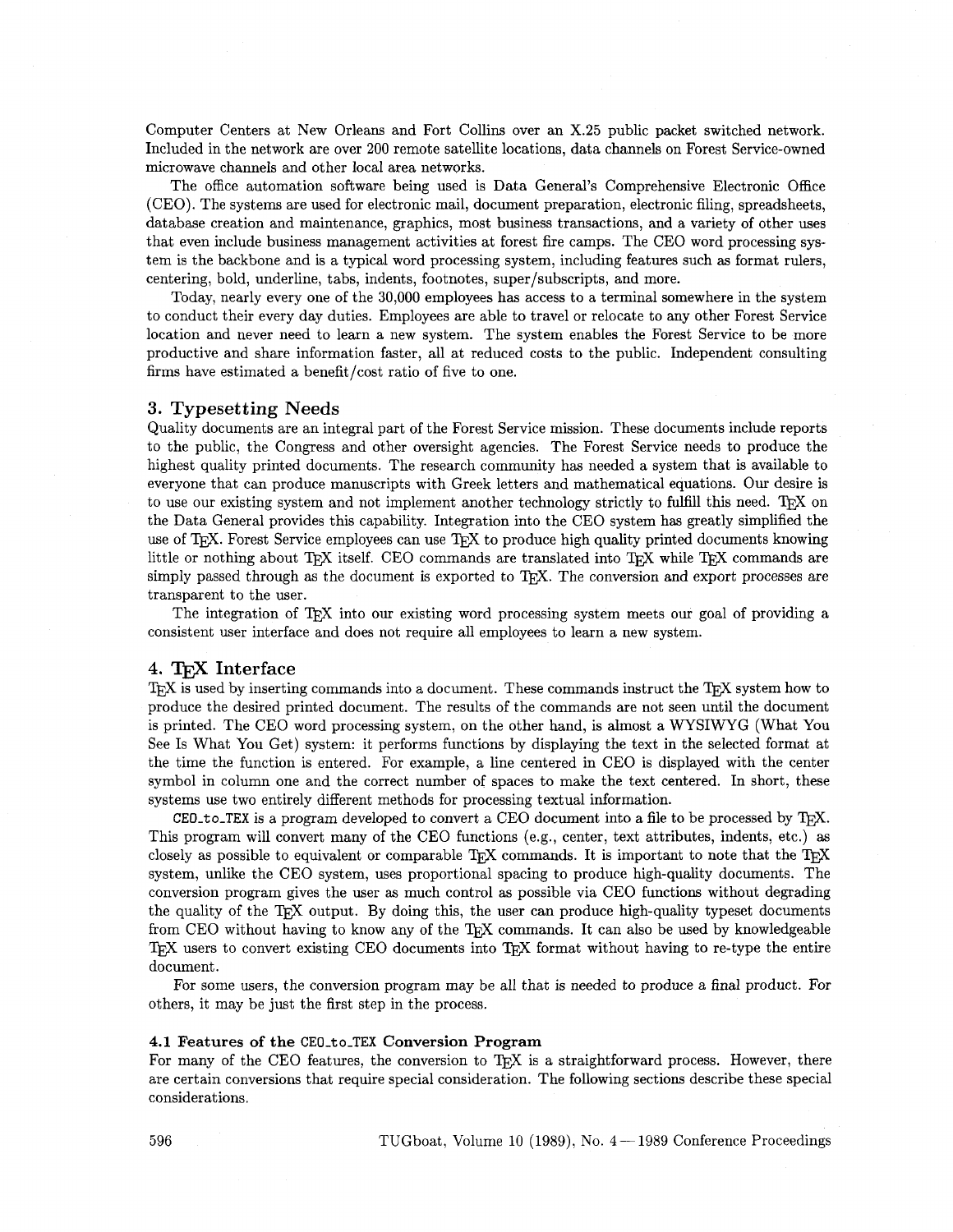## *Special TFX symbols*

The TEX system uses the following infrequently used typewriter symbols in its command syntax:

$$
\setminus \{ \}
$$
 \$ & \$x + ^ - - ^ x - ^

The  $\setminus$ , { and } symbols are the most frequently used of these for basic TEX commands and infrequently used in most word processing documents. Thus, we made the decision to sacrifice these symbols so that the CEO user could more easily embed T<sub>F</sub>X commands in a document. The remaining symbols are converted to the equivalent T<sub>E</sub>X symbol. The system was designed with the flexibility to allow the user to convert or not convert any of these symbols. By default, the  $\setminus$ , { and } are not converted; all others are converted. The fact that the  $\setminus$ , { and } are not converted allows the CEO user to embed TEX commands directly into a document. For example, the following will result in the text between the brackets printing in a monospaced typewriter text font:

**The use of {\tt monospaced fonts)** can **be quite useful for software documentation.**  This example illustrates the fact that the three symbols are passed through to T<sub>F</sub>X with no conversion to represent the appropriate T<sub>R</sub>X commands. Any of the special symbols can be converted or not converted independently of one other. To do this, the user simply includes **symbol/ON** or **symbol/OFF**  in a CEO user note prior to using the symbol. For example, the following sequence illustrates how to use TEX math mode in a CEO document:

```
! $/OFF! 
$$ Y = \alpha + \beta X $$ 
!$/ON!
```
The exclamation points (!) represent a CEO user note. The user can turn any symbol conversion off and on anywhere in the document. If a user wants to use the  $\setminus$ , { or } symbols in a document, the symbol/ON user note can be used to allow the symbol to be converted and not represent a T<sub>E</sub>X command.

#### *CEO tabs and indents*

Tabs should only be used to produce tables, and as a paragraph indent. When tab stops are used, the most recent format ruler (current) must specify the tab stops required and only those stops. They must be used correctly in conjunction with the format ruler. Every tab stop in a line must be used when typing text even if the column is blank. **A** common error made when inserting tabs or indents is to type over existing tabs in one line and then tab past them in another line. This is a definite mistake when using the conversion program because it uses the current format ruler to construct  $T_F X$ -compatible tab stops.

Tabs and indents were designed for specific functions and should not be used interchangeably. Tabs are used to position information in columns of a table and to start the beginning of a paragraph. Indents should never be used in a table. Indents are used to offset information from the left margin. All information following an indent will be offset to the current tab stop until the end-of-line character is encountered. Tabs and indents should never occur in the same line and/or paragraph of text.

#### *Blank lines in tables*

Whenever the conversion routine encounters a tab character in any column other than the paragraph indent column (column **5),** it switches to table mode. If a table is to contain blank lines, they should be entered with all tab stops specified. If the blank lines between lines of text in a table do hot have tab stops in them, T<sub>F</sub>X will switch in and out of table mode for every blank line of the table. It is more efficient to specify null tabs in blank lines and maintain table mode than to switch TEX in and out of table mode.

## *Spaces in tables*

The TEX system normally compresses all spaces to one space and removes leading spaces in a table. To allow some flexibility, the conversion routine converts all spaces in tables into hard spaces. Thus, unlike  $T<sub>F</sub>X$ , CEO spaces can be used to align information within columns of a table.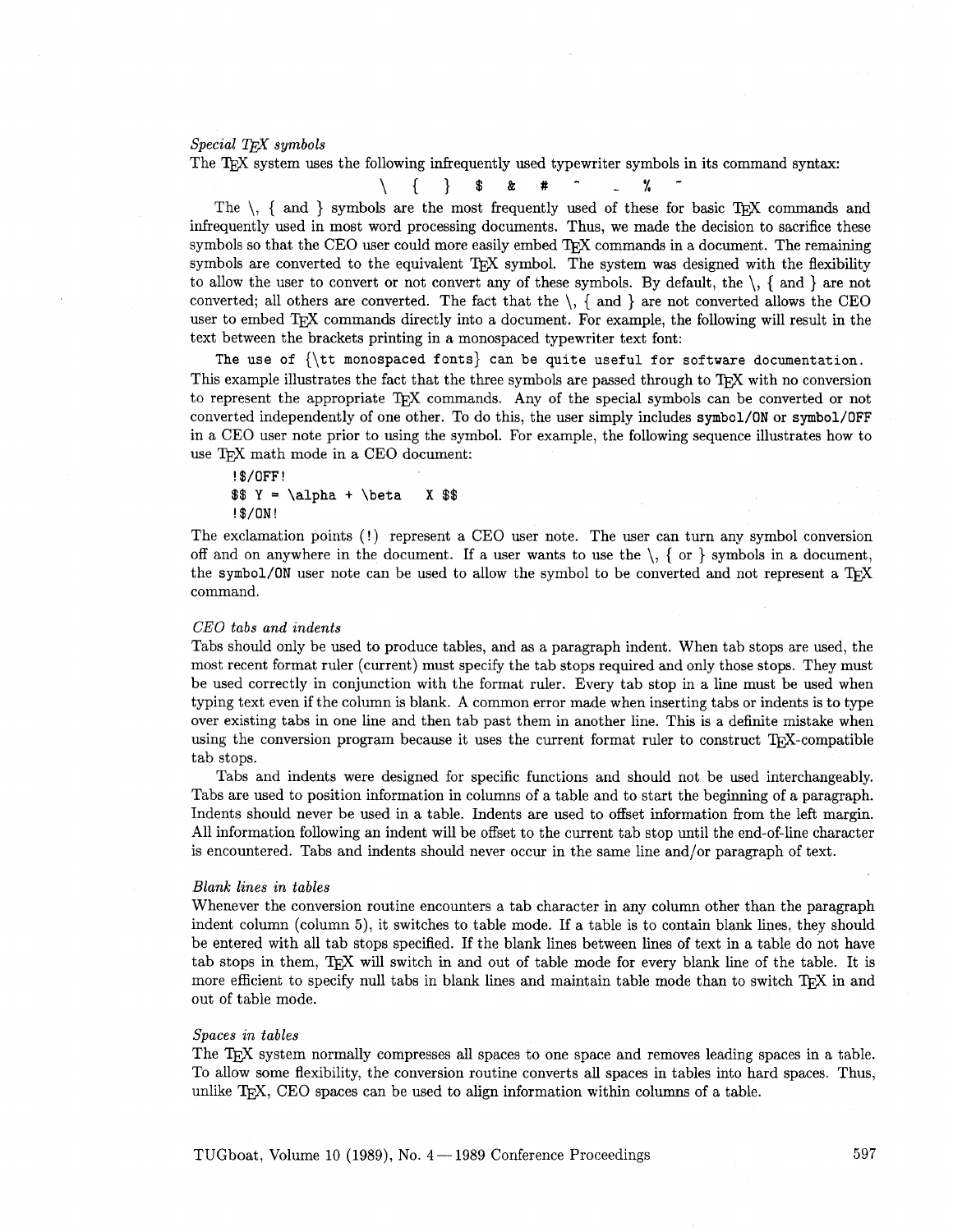## *CEO* **hard space**

The CEO **hard space** feature can be used to make sure words with spaces in them always print on the same line. For example, the words "Dr. Childs" should always occur on the same line of print. To ensure that this always happens, insert the CEO hard space character between the two words. The CEO hard space will be translated to T<sub>F</sub>X and will perform the same function as in CEO.

#### *CEO* **block protect**

In CEO a block of text can be marked with the **block protect** feature. If the block of marked text cannot be printed on the current page, it will be started on the beginning of a new page. This feature is useful to ensure that a complete table or other block of text is printed on the same page (provided the entire table fits on one printed page). **block protect** can also be used to eliminate orphaned headings (paragraph or section heading located at the bottom of a printed page) by marking the heading and one or more lines of the section body. You should be careful not to mark large blocks of text with **block protect** because it may cause unnecessary white space to occur on the previous page.

#### *CEO* **end page**

CEO has two end-of-page types; soft and hard. A soft end-of-page is represented by a dotted line across the screen and automatically occurs every time the number of lines specified by the current format ruler is encountered. A hard end-of-page is represented by a solid line across the screen and is manually inserted by the end page function key. Soft end-of-pages are not converted to T<sub>F</sub>X, as T<sub>E</sub>X will automatically page text based on the current page size specification. Hard end-of-pages will be converted to TEX page ejects.

## *CEO* **include**

The CEO **include** function is used to attach another document to the one currently being processed. The document to be included does not get inserted into the current document at the time the **include**  function is invoked. Instead, the path name of the document is displayed inside the **include** symbols. At print time, the contents of the **include** document are inserted into the current document at the point where the include occurs. This feature is processed in the same manner by the TFX conversion routine.

**include** documents can contain other **include** documents; this is called nested **includes.** For example, a paper from the proceedings in the above example might contain five chapters and each chapter might be a separate document specified by an **include.** So the main document contains **include** documents of which one or more contains **include** documents. The conversion routine was tested to 200 levels of nested **includes** before it was terminated.

#### *CEO footnotes*

The CEO system provides an option for specifying footnotes in a document. The conversion routine will extract the footnote information from CEO and convert it to the T<sub>E</sub>X system.

#### *CEO headers and footers*

The CEO page headers and footers are used to put additional information, such as titles and page numbers, at the top and/or bottom of a printed page. CEO allows you to put up to six lines of text in both the headers and footers; however, it does not allow the use of text attributes, such as bold, underline, etc., but does allow text to be tabbed and centered. Also, the user can specify any valid TEX command in a CEO header and footer, which will be transferred directly to the TEX headline and footline.

#### *CEO bold and underline*

CEO provides a feature for bold, underline, bold underline, double underline and bold double underline. Underlining, however, is generally not used in typesetting because it does not look good:

For example, underlining dosen't always look very good.

The underline either smashes descenders or is spaced too far from words without descenders to compensate for words with descenders. The convention we have used is to convert underlined text to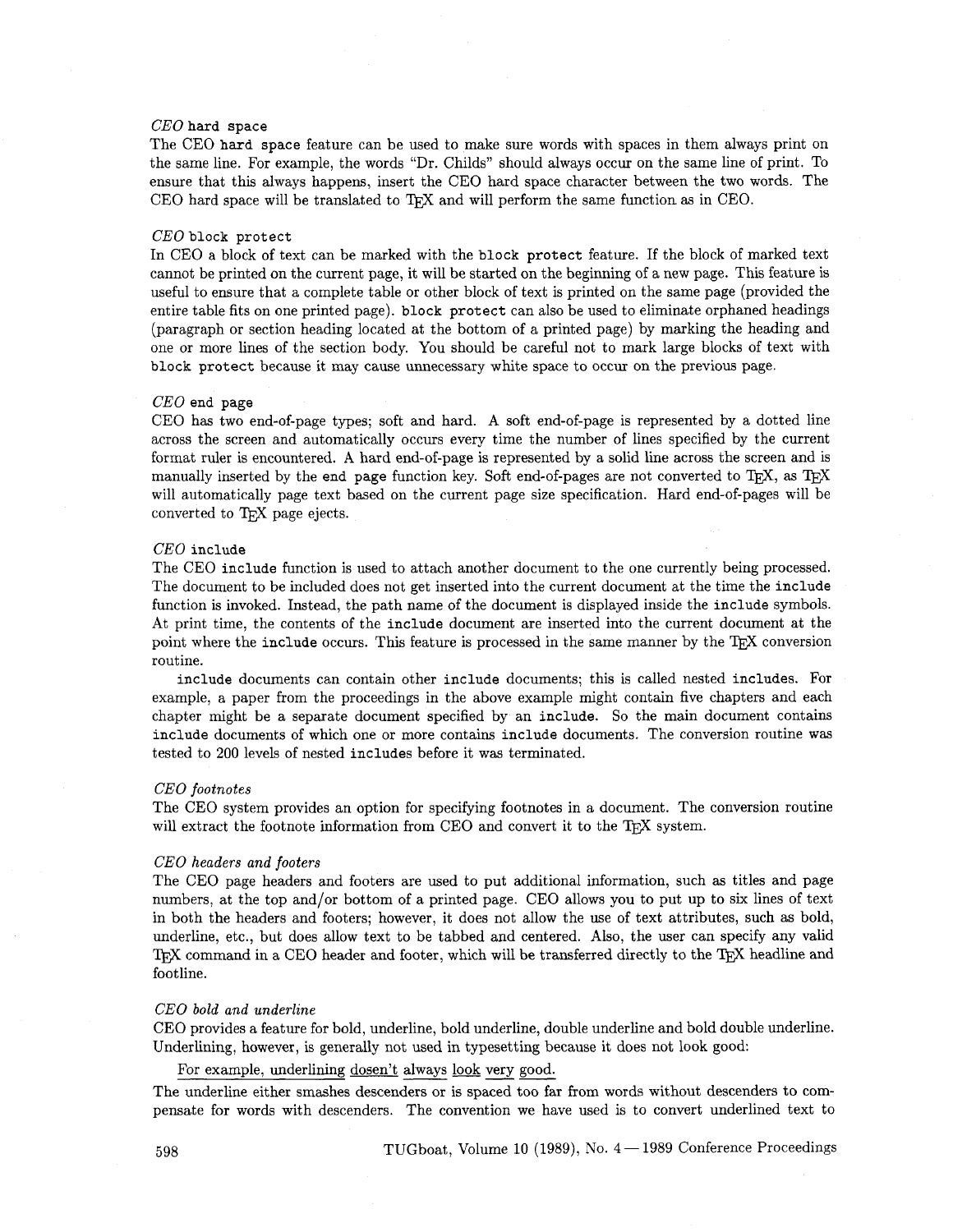italicized text and double underlined text to slanted text. The conversion program uses this convention for underlined and double underlined text. In addition, bold underlined text is converted to bold italicized text and bold double underlined text is converted to bold slanted text. Bold text in CEO is converted to bold text in TFX.

## *CEO* center

The CEO center function is converted to a T<sub>F</sub>X \centerline, which produces the same results.

#### *CEO quote marks*

In CEO, the double quotation is used for both the left and right double quote marks, whereas in typesetting, there is a difference between the left and right quote marks: the left double quote marks look like two backwards (and inverted) apostrophes (") and right double quote marks look like two apostrophes ("). The conversion routine will keep track of CEO double quotes and convert them into the appropriate left or right quotes. The conversion routine assumes a double quotation immediately following a digit is an indicator for inches and does not convert it to either a left or right quote. If in fact, the double quote following a digit should be either left or right quote marks, it can be specified by turning T<sub>F</sub>X mode on and entering either '' for right double quotes or '' for left double quotes and then turning TFX mode off again.

#### *Dashes and hyphens*

In typesetting, there is a difference between a hyphen and a dash. In fact there are three different symbols. One is a hyphen, which is used for compound words like X-ray. The second is an en-dash, used for number ranges such as "lines **3-20".** The third is an em-dash (normal dash), which is used for punctuation in sentences  $-$  like this. The difference is in the length of the line representing the symbol. The conversion program will pass the hyphen characters directly to TEX and TEX will treat one typed hyphen as a hyphen, two hyphens as an en-dash and three hyphens as an em-dash.

#### *CEO mandatory end-of-line*

In CEO, the mandatory end-of-line is produced by either the **NEWLINE** or CR key. The CEO mandatory end-of-line is used to end a sentence, end a line in a table, end a paragraph, exit indent mode or produce vertical white space in the printed document. The conversion for a mandatory end-of-line will depend on where it is encountered.

- If the mandatory end-of-line is encountered at the end of paragraph, the conversion routine will instruct T<sub>RX</sub> to terminate the current paragraph, produce a specified amount of white space and begin a new paragraph. The new paragraph will be indented if the next line contains a tab skip to column five; otherwise, the paragraph will not be indented.
- If a mandatory end-of-line is encountered while in table mode, the current row of the table will be terminated.
- If a mandatory end-of-line is encountered while in indent mode, the conversion routine will instruct TFX to exit indent mode.
- When two mandatory end-of-lines are encountered in sequence, the conversion routine will instruct T<sub>F</sub>X to produce white space equivalent in vertical dimension to a line of text.

## *Superscripts and subscripts*

 $CEO$  superscripts and subscripts will be converted to  $TrX$  equivalents.

#### *Overstrike mode*

CEO supports an overstrike mode that allow characters to be printed on top of other characters. The conversion routine attempts to convert this feature to T<sub>E</sub>X; however, it is almost impossible to do because TFX uses proportional spacing. This feature should not be used. TFX should be able to produce any character needed.

#### *CEO discretionary hyphen*

CEO supports discretionary hyphens, which tell the software where a potential line break in a word

TUGboat, Volume 10 (1989), No.  $4-1989$  Conference Proceedings  $599$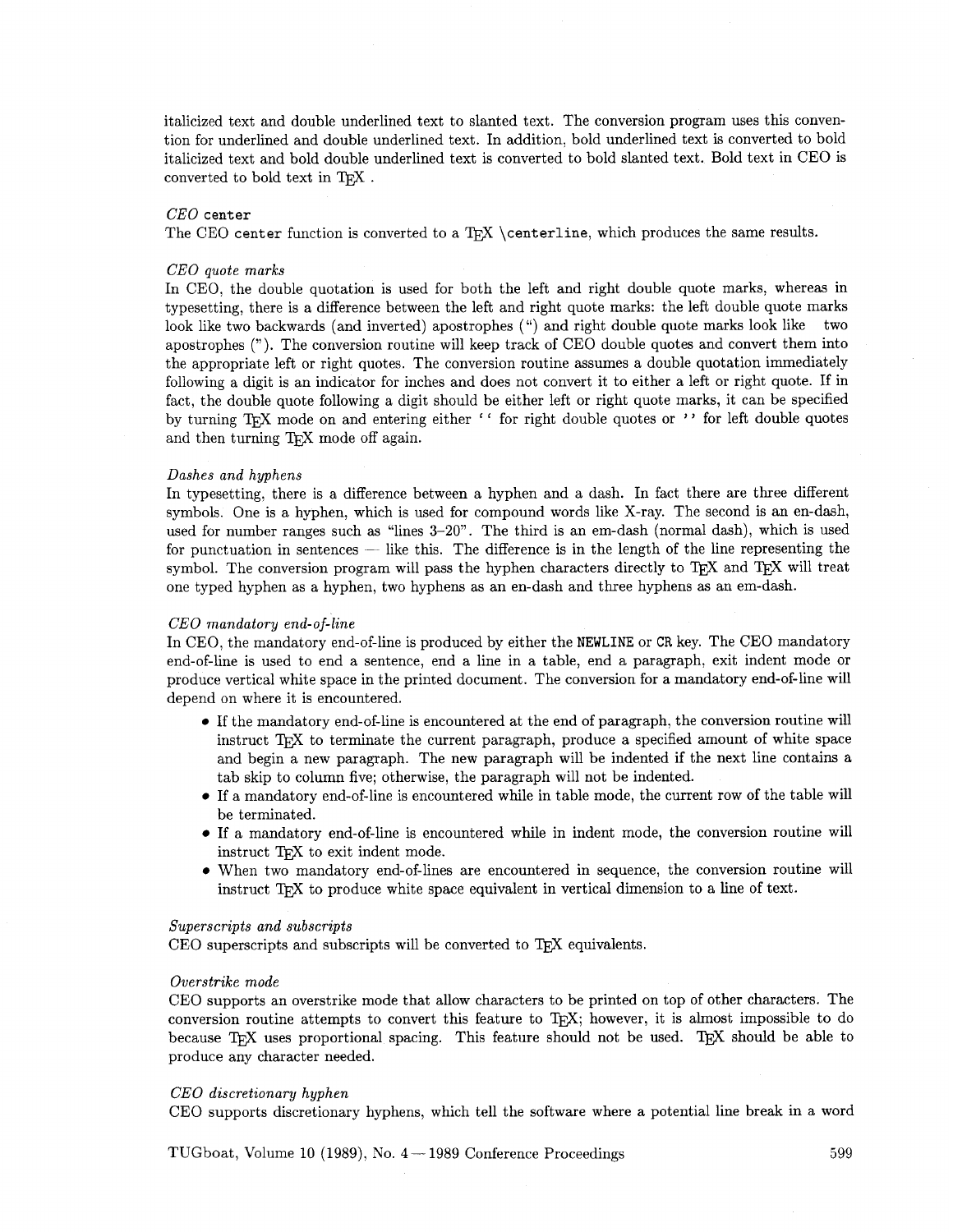can be made. The conversion routine translates CEO discretionary hyphens to T<sub>F</sub>X discretionary hyphens, which perform the same function as in CEO. If a line break does not occur in the word, the discretionary hyphen is ignored.

### 4.2 Additional Conversion Features

The conversion program contains additional features which allow CEO users greater flexibility in producing typeset documents.

## *Special symbols*

The following table contains a list of special symbols that are not part of the CEO character set but can be produced in T<sub>F</sub>X documents. These symbols are specified with the CEO superscript text attribute. For example, the bullet symbol can be produced with a superscripted period, i.e.,  $\hat{\cdot}$ . Note that the  $\hat{\ }$  symbols enclosing the period (.) are produced by the superscript text attribute and not by the keyboard character.

| Superscript<br>text   | Description         | <b>CEO</b> Examples                                                                       |
|-----------------------|---------------------|-------------------------------------------------------------------------------------------|
| ົ.ົ                   | Bullet              | • This line starts with a bullet.                                                         |
| nR                    | Registration symbol | This is a CEO® example.                                                                   |
| ndr                   | Copyright           | Copyright (c) 1988 by Data General Corp.                                                  |
| ^Τ^                   | Trademark           | The PRESENT <sup>TM</sup> utility is a versatile tool.                                    |
| ົoົ                   | Degree Symbol       | The temperature was $-25^{\circ}$ F today.<br>(This is a lowercase <b>o</b> , not a zero) |
| $^{\circ}1/2^{\circ}$ | Fraction            | It rained $1\frac{1}{2}$ inches today.                                                    |

Fractions can be produced using the superscript text attribute and any digits separated by a slash, for example,  $\frac{1}{3}$ ,  $\frac{5}{16}$ ,  $\frac{19}{64}$ ,  $\frac{3}{323}$ , etc.

#### *Special spacing features*

When a period is encountered by  $T_{\rm F}X$ , it is assumed to be the end of a sentence and a space representing end-of-sentence spacing is put after the period. However, if the period is not the end of a sentence, as in "Dr. Childs", then the amount of space inserted is out of proportion with the rest of the spacing in the sentence. The conversion program scans the CEO text for the character strings Dr., Drs., Ph.D., Mr., Mrs . and Ms., and inserts a single space instead of end-of-sentence spacing.

## **5. ASCII Previewer**

We have also provided an ASCII previewer to get a crude representation of what the typeset document will look like on our existing ASCII terminals. This screen representation allows the user to see page breaks, line endings and orphaned text. The previewer software was designed following the CEO user interface with consistent screens and function key mappings. Figures **1** and 2 demonstrate the user interface developed for implementation of T<sub>F</sub>X in the Forest Service.

## **6. Data Tables**

CEO decision support tools include a data table product that allows a user to enter data in a table format. In keeping with our desire to use existing products, a conversion of CEO Data Tables to T<sub>R</sub>X-formatted tables is provided. This conversion takes data from the data table and builds the appropriate  $T_{\rm F}X$  commands to produce a table. The user can select options to include table captions (above or below), column headings, and horizontal or vertical rules.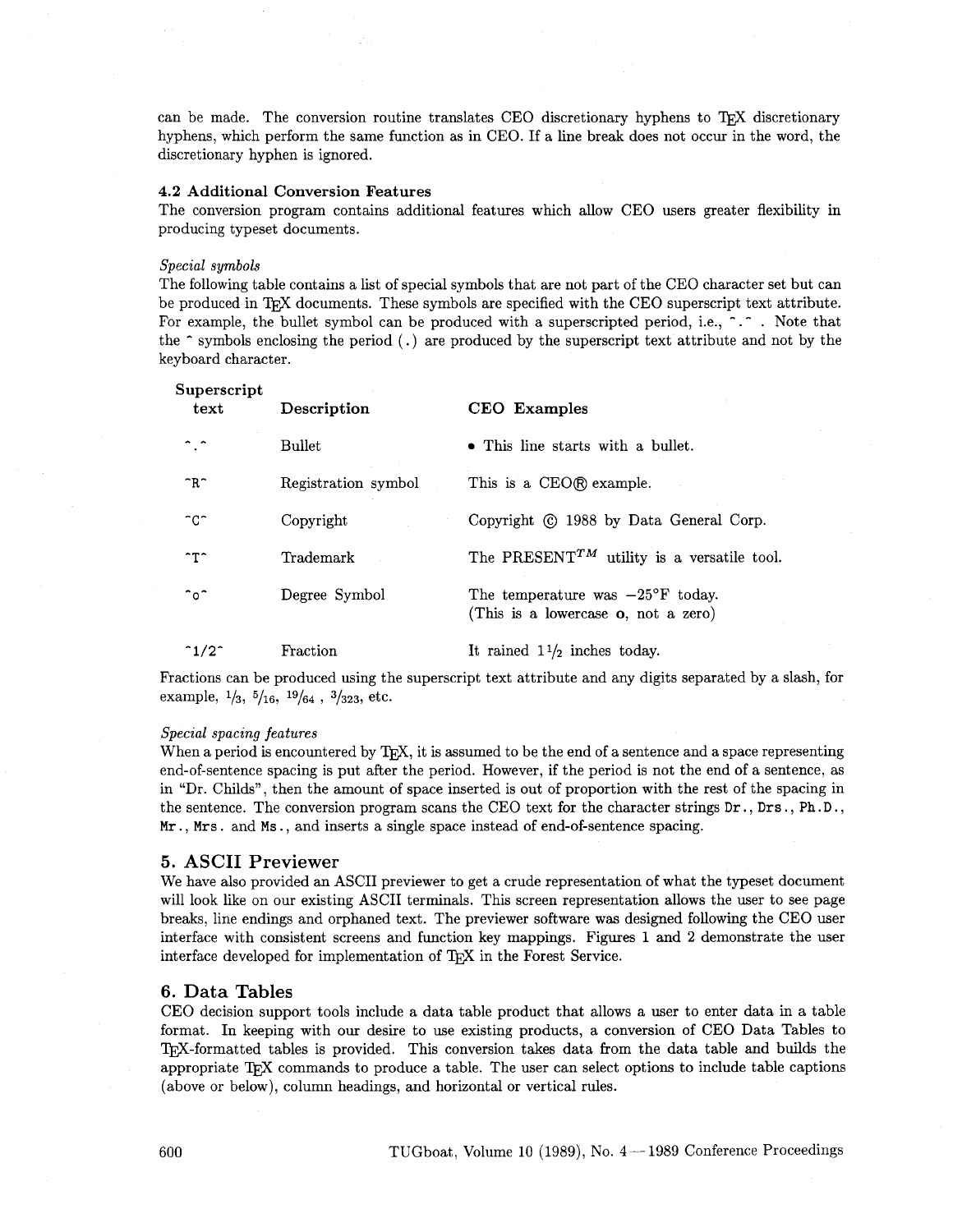Msg: New: 0 Mar 28,89 5:26 PM username : hostname FOREST SERVICE TEX ---> 1. Typeset (Typeset and print CEO document) 2. Preview (Display typeset document) 3. View (Display CEO document) 4. Edit (Revise CEO document) 5. File (Create AOS/VS file) Enter Choice:l TO return to the previous menu, press the CANCEL/EXIT key. For assistance here (or on any other menu or question), press the HELP key. Figure 1: TEX environment main menu Msg: New: 0 Mar 28,89 5:26 PM username: hostname

Document: TeX test Drawer: TeX drawer FOREST SERVICE TEX in Folder: TeX folder Pick one: (1. TeX, 2. LaTeX, 3. SliTeX, 4. BibTe  $X$ ) 1 Convert to TeX format (Y/N)? Y Printer name: How many copies? 1 Run in background (Y/N)? Y Execute (Y/N)? Y

Figure 2: TEX environment typeset menu

# **7. Using Graphics**

Graphics produced by either CEO Drawing Board, Charting Tool, Present or application programs using the Graphics Kernal System (GKS), in either GKM or CGM format, can be inserted into a TFX document. The procedure for including a graphic consists of two parts; defining the graphic to TEX and preparing the graphic for inclusion.

# **8. Documentation**

Documentation describing the Forest Service implementation of TFX is available from the authors. It includes a description of T<sub>F</sub>X, the Forest Service environment, CEO to T<sub>F</sub>X conversion features, previewing text on ASCII terminals, building tables with CEO Data Table, using graphics in a T<sub>F</sub>X document, and a description of other T<sub>E</sub>X products. Also included are appendices that provide the user with a glossary of technical terms, common TEX terms, a TEX font chart, Forest Service TEX macro library, a detailed description of using TEX in the Forest Service environment, TEX defaults for CEO conversion, TFX software release notice, and TFX software abstract for the Software Reference Center.

 $TUGboat$ , Volume 10 (1989), No.  $4-1989$  Conference Proceedings 601